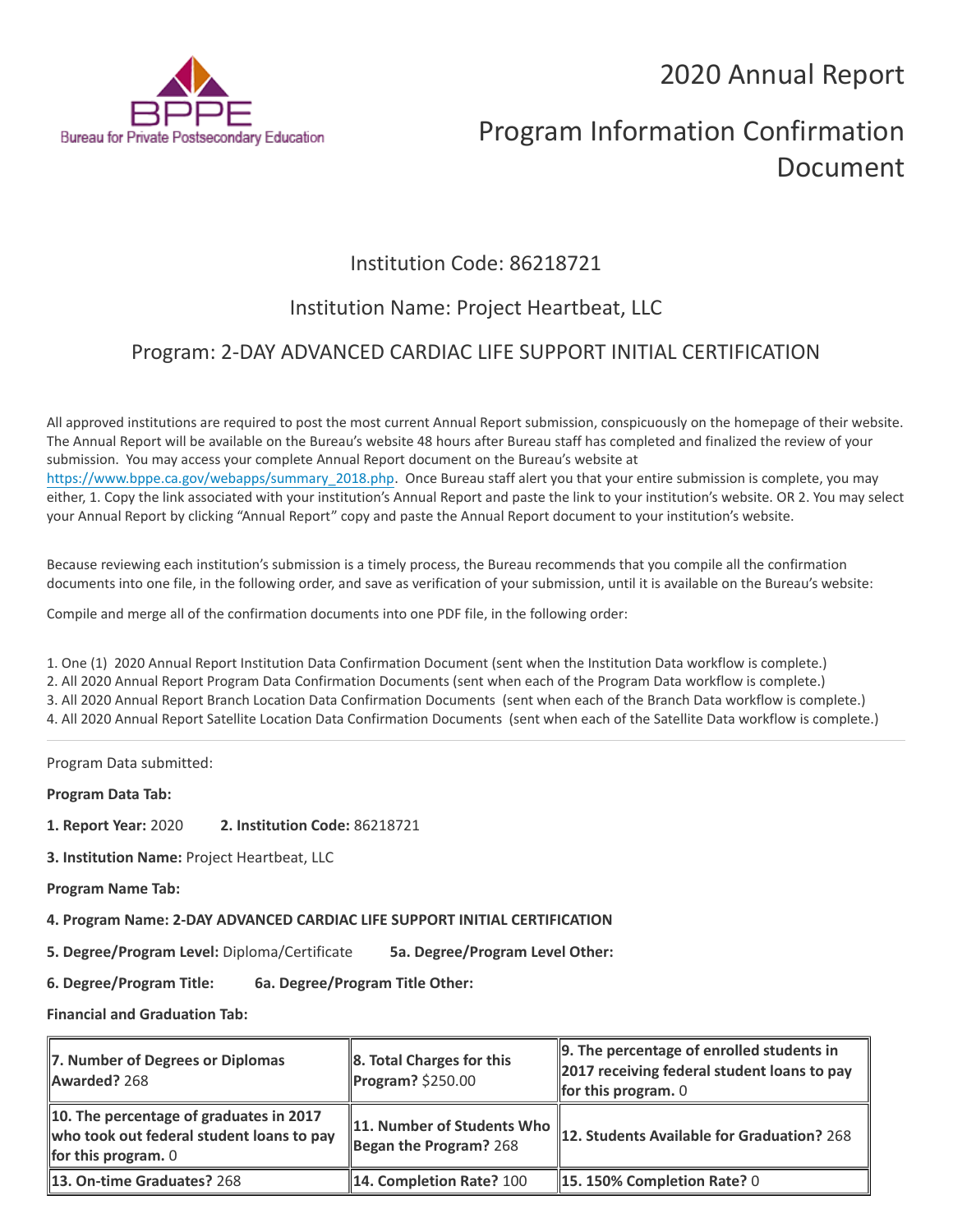### **16. Is the above data taken from the Integrated Postsecondary Education Data System (IPEDS) of the United States Department of Education?** No

### **Placement Data Tab:**

CEC § 94929.5 requires institutions to report placement data for every program that is designed or advertised to lead to a particular career, or advertised or promoted with any claim regarding job placement.

| 17. Graduates Available for<br><b>Employment? 268</b>                                                                                                                | 18 Graduates Employed in the<br>Field? 268 | 19. Placement<br><b>Rate? 100</b> |  |  |
|----------------------------------------------------------------------------------------------------------------------------------------------------------------------|--------------------------------------------|-----------------------------------|--|--|
| 20. Graduates Employed in the field                                                                                                                                  |                                            |                                   |  |  |
| 20a. 20 to 29 hours per week? $0$                                                                                                                                    | 20b. At least 30 hours per week? 268       |                                   |  |  |
| $\ $ 21. Indicate the number of graduates employed                                                                                                                   |                                            |                                   |  |  |
| 21a. In a single position in the field of study: $268$<br>21b. Concurrent aggregated positions in the field of<br>study: $0$                                         |                                            |                                   |  |  |
| 21c. Freelance/self-employed: 0<br>21d. By the institution or an employer owned by the institution, or<br>an employer who shares ownership with the institution: $0$ |                                            |                                   |  |  |

#### **Exam Passage Rate Tab:**

5 CCR §74112(j) requires the institution to collect the exam passage data directly from its graduates if the exam passage data is not available from the licensing agency.

**22. Does this educational program lead to an occupation that requires State licensing?** No

#### **22a. Do graduates have the option or requirement for more than one type of State licensing exam?**

 **Option/Requirement #1: Option/Requirement #2: Option/Requirement #3: Option/Requirement #4:**

**Exam Passage Rate - Year 1 Tab:**

**23. Name of the State licensing entity that licenses the field:** No

**24. Name of Exam?**

| 25. Number of Graduates Taking | 26. Number Who Passed the | 27. Number Who Failed the | $\ $ 28. Passage |
|--------------------------------|---------------------------|---------------------------|------------------|
| <b>State Exam?</b>             | <b>State Exam?</b>        | <b>State Exam?</b>        | Rate?            |

**29. Is This Data from the State Licensing Agency that Administered the Exam? 29a. Name of Agency:**

**30. If the response to #29 is "No", provide a description of the process used for Attempting to Contact Students.**

**Exam Passage Rate - Year 2 Tab:**

**31. Name of the State licensing entity that licenses the field:**

**32. Name of Exam?**

| 33. Number of Graduates Taking | 34. Number Who Passed the | <b>35. Number Who Failed the</b> | $\parallel$ 36. Passage |
|--------------------------------|---------------------------|----------------------------------|-------------------------|
| <b>State Exam?</b>             | <b>State Exam?</b>        | <b>State Exam?</b>               | $\parallel$ Rate?       |

**37. Is This Data from the State Licensing Agency that Administered the Exam? 37a. Name of Agency:**

**38. If the response to #37 is "No", provide a description of the process used for Attempting to Contact Students.** 

**Salary Data Tab:**